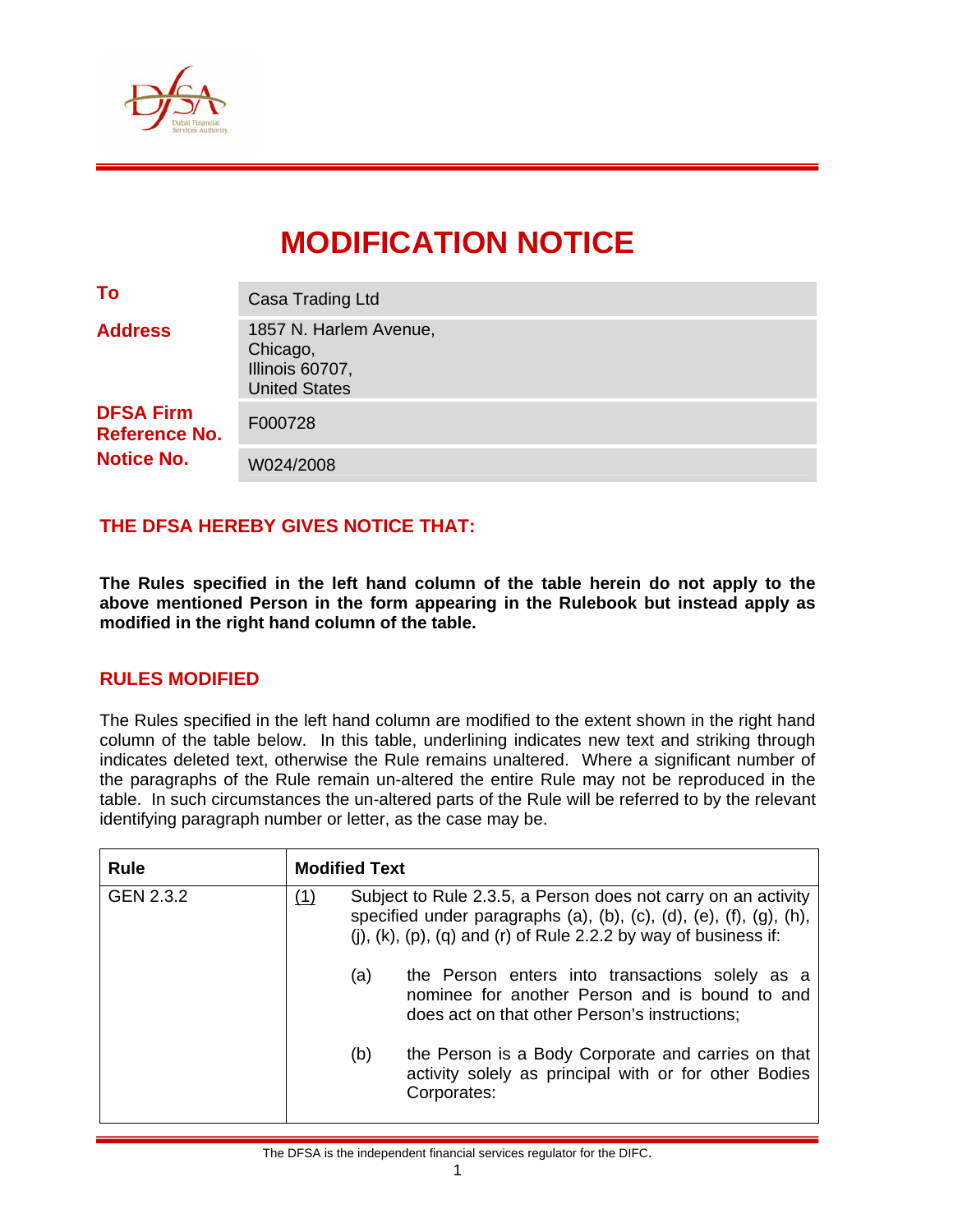

|     |     | (i)         | which are within the same Group as that<br>Person; or                                                                                                                                                                                                                                          |
|-----|-----|-------------|------------------------------------------------------------------------------------------------------------------------------------------------------------------------------------------------------------------------------------------------------------------------------------------------|
|     |     | (ii)        | which are or propose to become participators<br>in a joint enterprise and the transaction is<br>entered into for the purposes of or in<br>connection with that enterprise;                                                                                                                     |
|     |     |             | and for the purposes of the activities specified in<br>paragraphs $(g)$ , $(j)$ , $(k)$ and $(r)$ of Rule 2.2.2 the<br>assets in question belong to a Body Corporate falling<br>within (i) or (ii); or                                                                                         |
|     | (c) |             | the Person carries on the activity solely for the<br>purposes of or in connection with the sale of goods<br>or the supply of services to a customer of the Person<br>or a member of the same Group, provided that:                                                                             |
|     |     | (i)<br>(ii) | the supplier's main business is to sell goods<br>or supply services and not to carry on any<br>Financial Service; and<br>the customer is not an individual;                                                                                                                                    |
|     |     | member.     | and for the purposes of the activities specified in<br>paragraphs (g), (j), (k) and (r) of Rule 2.2.2 the<br>assets in question belong to that customer or                                                                                                                                     |
| (2) |     |             | A Person who is a Body Corporate that is constituted in the<br>DIFC does not carry on the activity specified under<br>paragraph (d) or (e) of Rule 2.2.2. by way of business,<br>provided that the Person:                                                                                     |
|     | (a) |             | carries on that activity as a member of an Authorised<br><b>Market Institution or Recognised Body:</b>                                                                                                                                                                                         |
|     | (b) |             | carries on that activity for its own account or for<br>another Body Corporate which is in the same Group<br>as the Person, provided that any such member of the<br>Group for which the Person acts is a wholly-owned<br>Subsidiary of the Holding Company or is the Holding<br>Company itself; |
|     | (C) |             | is and continues to be of good standing and repute<br>and has and continues to have adequate and<br>relevant expertise in relation to such activity; and                                                                                                                                       |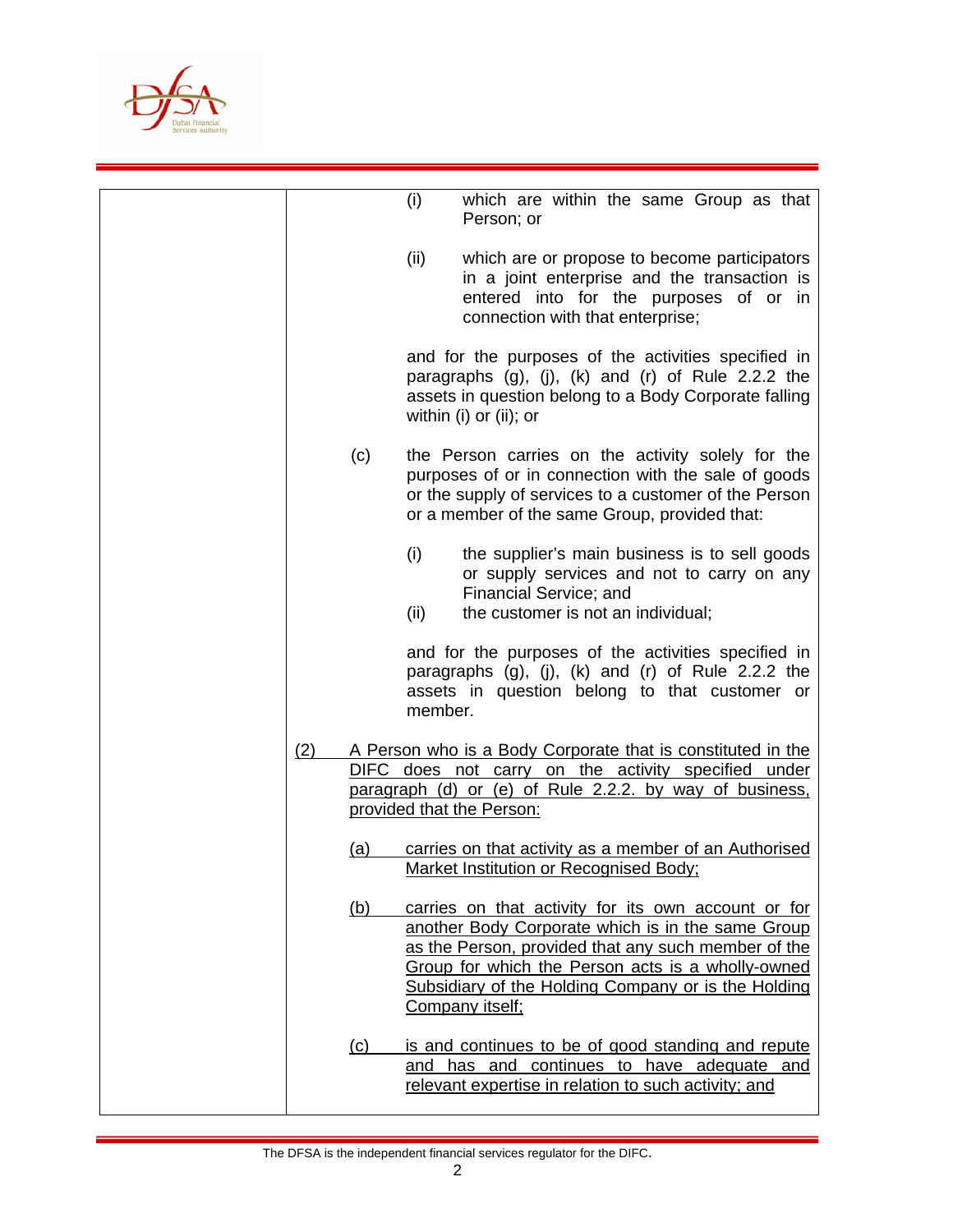

| (ď | restricts that activity to transactions involving or |  |  |  |  |  |
|----|------------------------------------------------------|--|--|--|--|--|
|    | relating only to Commodity Derivatives on that       |  |  |  |  |  |
|    | Authorised Market Institution or Recognised Body.    |  |  |  |  |  |

## **CONDITIONS**

The modification in respect of the Rules specified above remain in effect for the duration of the period set out below on condition that the Person to whom this notice applies immediately informs the DFSA in writing of any matter which affects or will affect its good standing and repute or that of its Holding Company or any of its corporate controllers.

If any one or more of the conditions stated above is breached, this notice ceases to have effect forthwith and the Rules specified in the table herein apply to the above mentioned Person in their unmodified form as they appear in the applicable module of the Rulebook in force at the relevant time.

## **EFFECTIVE PERIOD**

This notice comes into effect on the date of issue of this notice and remains in force until further notice.